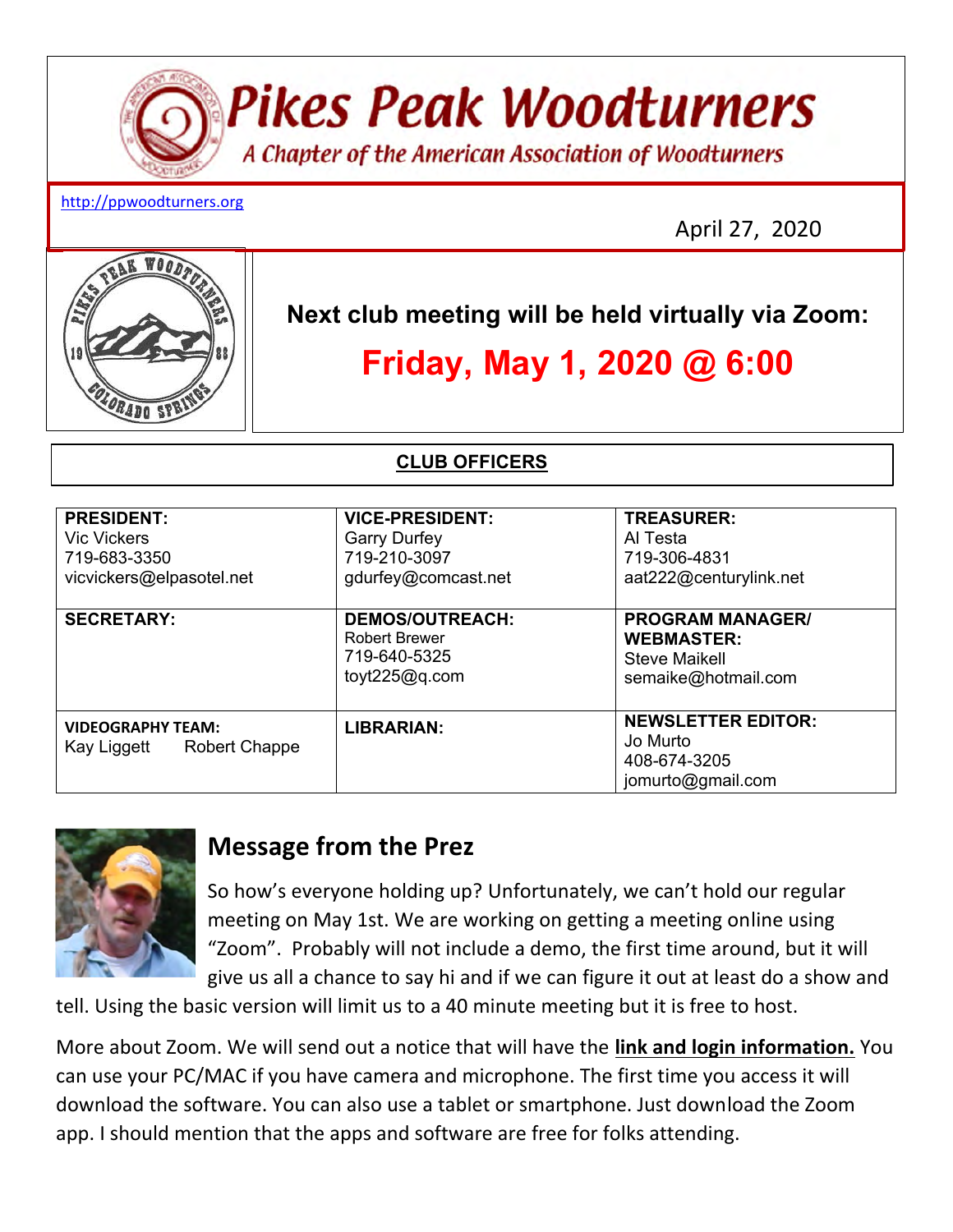So how many of you have turned some tops? I know Larry Fox did a bunch and passed them out to the kids in his neighborhood. I know Rich Aldrich turned one as well. Waiting to see if he can convince his wife to turn one. If you have a Facebook account, you can post your top pics. You don't have to have an account to check out the page to see what folks are sharing. Here's a link to our page: https://www.facebook.com/groups/191168840924000

So I've been doing a bit of reading up on Zoom. Yeah, I can read. For our show and tell, please send me some pictures along with a bit of info on the turning. vicvickers@elpasotel.net I'll build a slide show with your pics. It's easier than coordinating all individuals sharing. We have attached a copy of a Zoom cheat sheet with this newsletter. We'll shoot for a 6pm meeting time on the 1st. Don't forget to hang your parking pass on your car mirror  $\odot$ . Will get more info out as we get finalized.

Hope to see you on Friday on our Zoom meeting. Until then be safe and keep on turning.

Vic

 **Vic's top on a plate** 

### **UPCOMING DEMONSTRATIONS**

**TBD**

#### **DEMONSTRATORS**

Let any officer know if you are interested in doing a demo or if you know of a National turner you would like to see. Let's not rely on the same people every year. If you've done something interesting or think people will be interested in your work, PLEASE volunteer, even if it's something we've done in the past. There is always something to be learned.

#### **AAW Membership Info**

**Join the AAW and have access to the largest portfolio of woodturning-related material in the world! As an AAW member, you'll be a part of a dynamic community of woodturning enthusiasts. You'll be able to hone your knowledge and skills using AAW's online learning portals, exclusive print and digital publications, curated educational videos, high-quality safety resources, and more.** 

**memberservices@woodturner.org or call toll free 877-595-9094** 

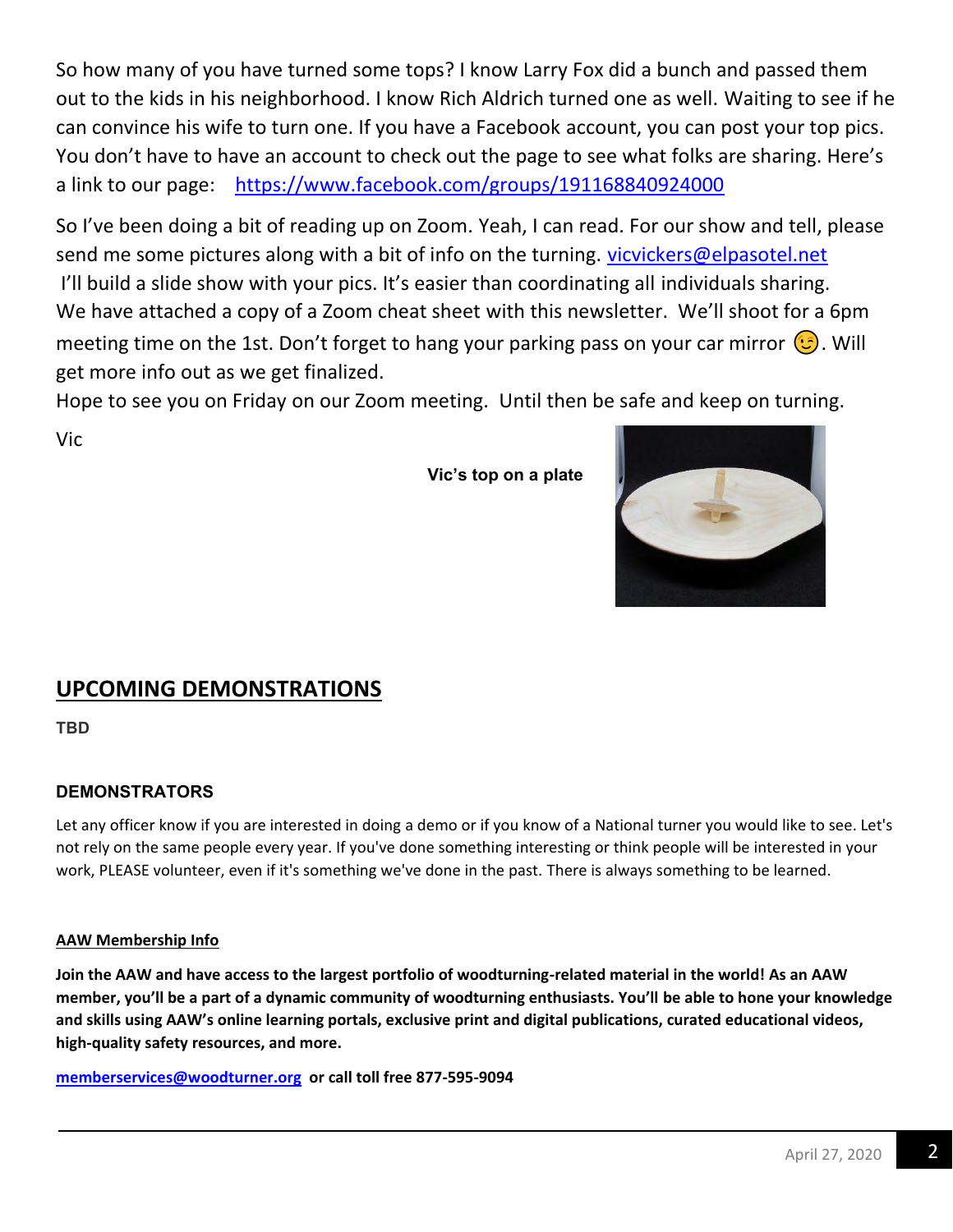#### **Don't forget to renew your 2020 Membership dues!**

Individual Membership \$30/Calendar Year (CY)

Family Membership: \$50/CY

Reciprocal membership \$20 (for those members who already belong to the Front Range or Pueblo Clubs) Please make checks payable to: **Pikes Peak Woodturners** 



#### **MONTHLY RAFFLE**

Keep bringing in those pieces of wood or other turning supplies cluttering up your space!

#### **Club Mentors**

Dr Bob Gibbs -- basic turning techniques, bowls, platters, hollow forms, coring, drying and storing, bottle

stoppers, natural edge work, winged bowls and boxes 488-9487

Dennis Korth -- teacher-coach 634-1260

Tony Bevis -- a professional turner 660-8305

Dennis Liggett -- a twist work specialist, teacher; 481-8754

Vic Vickers -- pen specialist, 683-3350

Robert Brewer -- 640-5325